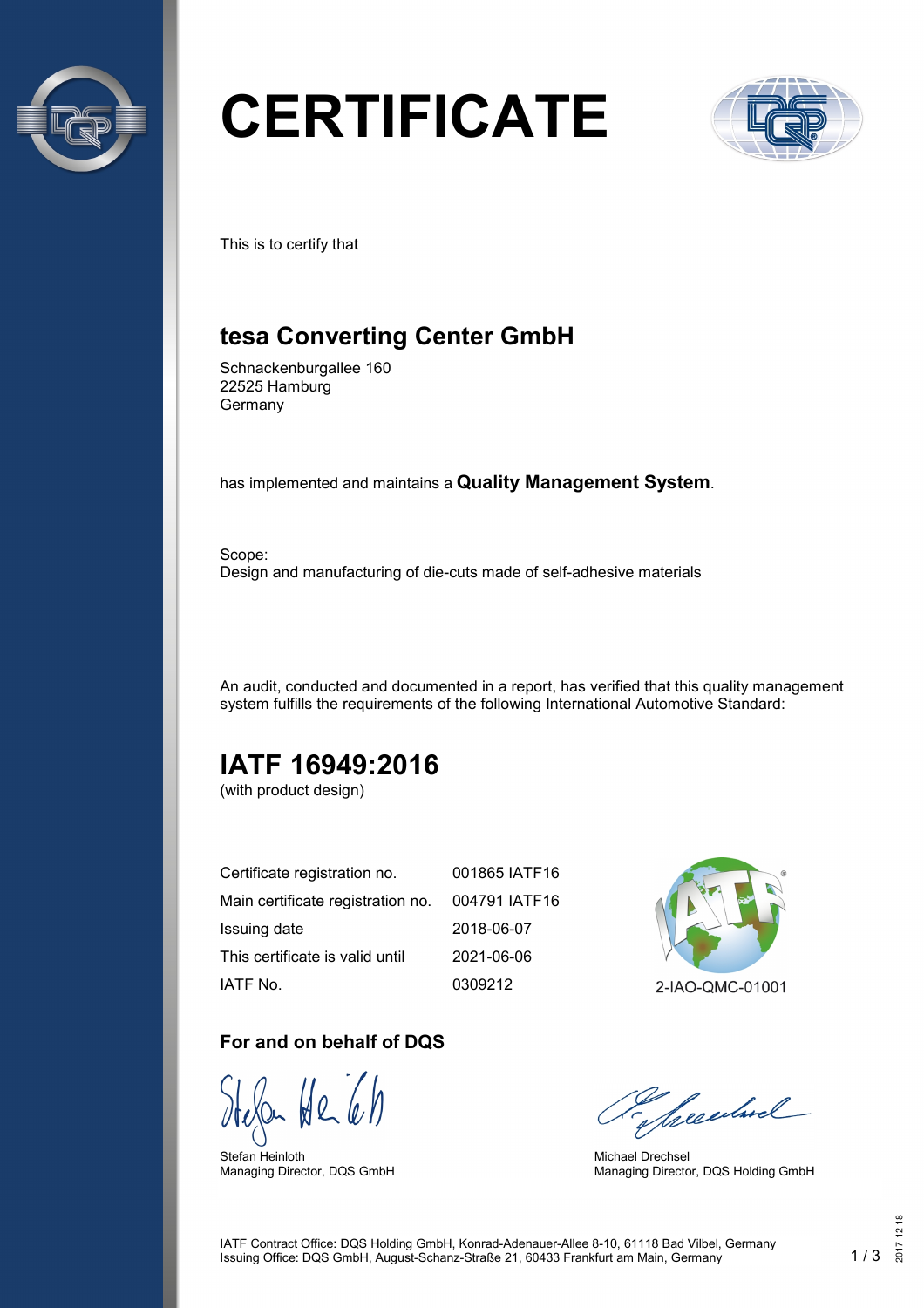

#### **Annex to certificate registration no.: 001865 IATF16 IATF-No.: 0309212**

## **tesa Converting Center GmbH**

Schnackenburgallee 160 22525 Hamburg Germany



**Remote Location Scope**

**374436 tesa Tape (Shanghai) Co., Ltd.** No.1, 2500 Lane Xiu, Pu Road 201319 Pudong, Shanghai China

Sales, Distribution

**004791 tesa SE**

Hugo Kirchberg Straße 1 22848 Norderstedt Germany

**293425 tesa tape Kft.** Alkotas u. 53 1123 Budapest Hungary

Japan

**359302 tesa tape K.K.** 8F, Shirokanetakanawa Station Bldg. 1-27-6 Shirokane, Minato-ku Tokyo 108-0072

Sales, Distribution

R & D, Product Design, Sales, Logistics,

Quality System Management

Sales, Distribution

**499583 tesa Western Europe B.V.** UN-studio, 6. Stock Parnassusweg 813/A 1082 LZ Amsterdam **Netherlands** 

**490505 tesa tape OOO**

Zemlyanoy Val Street 9, Floor 5, Premises II 119049 Moscow Russian Federation

Sales, Distribution

Sales, Distribution